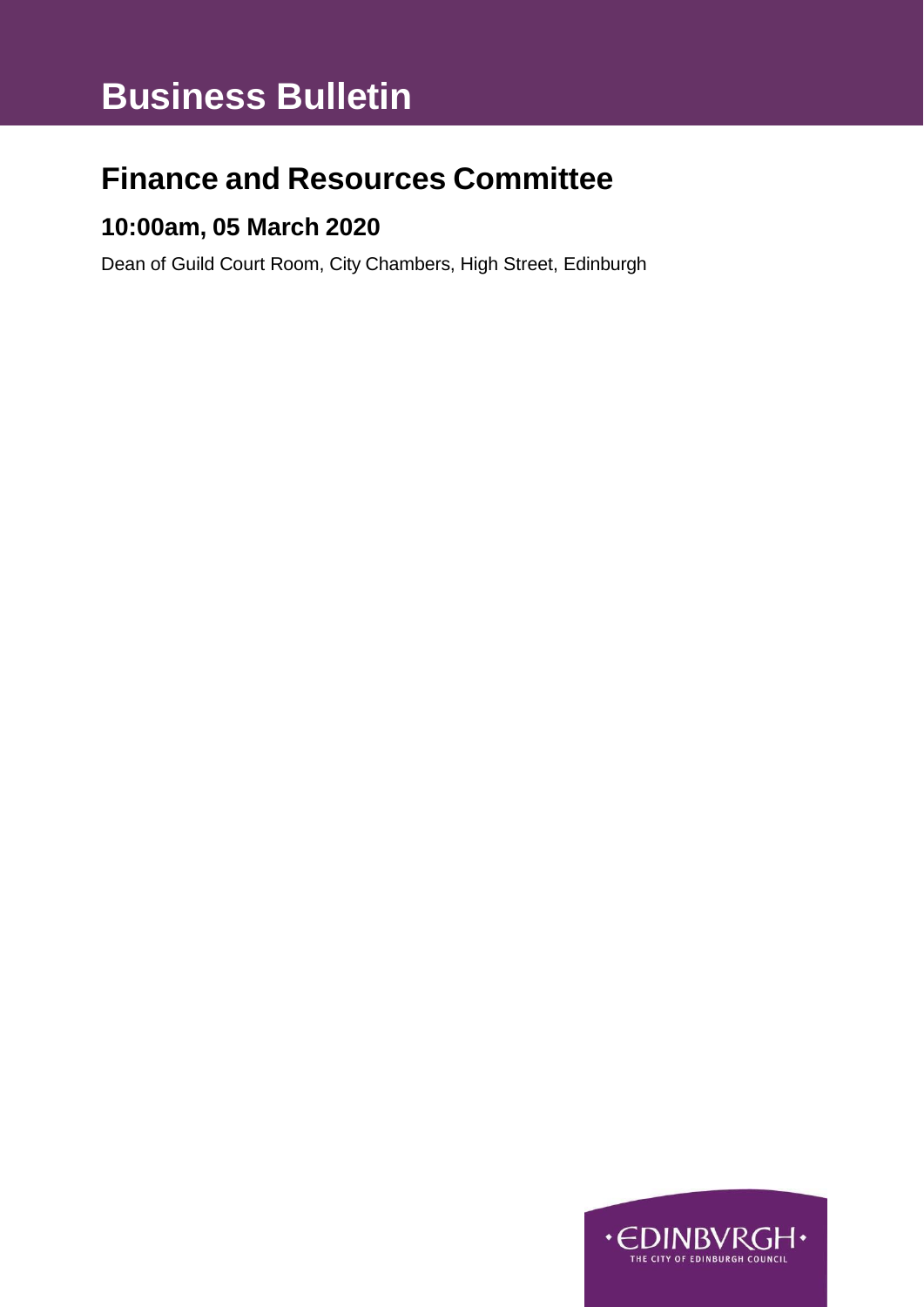### **Finance and Resources Committee**

| <b>Convener:</b>                                         | <b>Members:</b>                                                                                                                                                                                                                         | Contact:                                 |
|----------------------------------------------------------|-----------------------------------------------------------------------------------------------------------------------------------------------------------------------------------------------------------------------------------------|------------------------------------------|
| Convener<br><b>Cllr Alasdair Rankin</b><br>Vice-Convener | Councillor Gordon<br><b>Councillor Munn</b><br><b>Councillor Bruce</b><br><b>Councillor Hutchison</b><br>Councillor Johnston<br><b>Councillor Child</b><br>Councillor Booth<br><b>Councillor Corbett</b><br><b>Councillor Neil Ross</b> | Veronica MacMillan<br>Tel: 0131 529 4283 |
| Cllr Joan Griffiths                                      |                                                                                                                                                                                                                                         |                                          |

| <b>Recent news</b>                                                                                                                                                                                                                  | <b>Background</b>                                        |
|-------------------------------------------------------------------------------------------------------------------------------------------------------------------------------------------------------------------------------------|----------------------------------------------------------|
| At the Council meeting of 14 March 2019, the EU Registration motion by<br>Councillor McVey was approved. The motion requested that expenditure on<br>provision of assistance by Registration Services to citizens making EU Settled | Robbie Beattie, Senior<br>Manager.<br>Tel: 0131 555 7980 |
| Status applications be monitored and reported through the Business Bulletin<br>of the Finance and Resources Committee.                                                                                                              |                                                          |
| From a peak of 506 appointments in September 2019 EUSS requests have                                                                                                                                                                |                                                          |
| reduced to 477 in October, 129 in November, 55 in December and 38 to 14<br>January 2020. A total of 2265 appointments have been taken since the service                                                                             |                                                          |

started in autumn 2018. If they had all been charged at the Home Office suggested rate of £14 each that would equate to £31,710. Unless there is a material change in circumstances this will be the last of the regular updates.